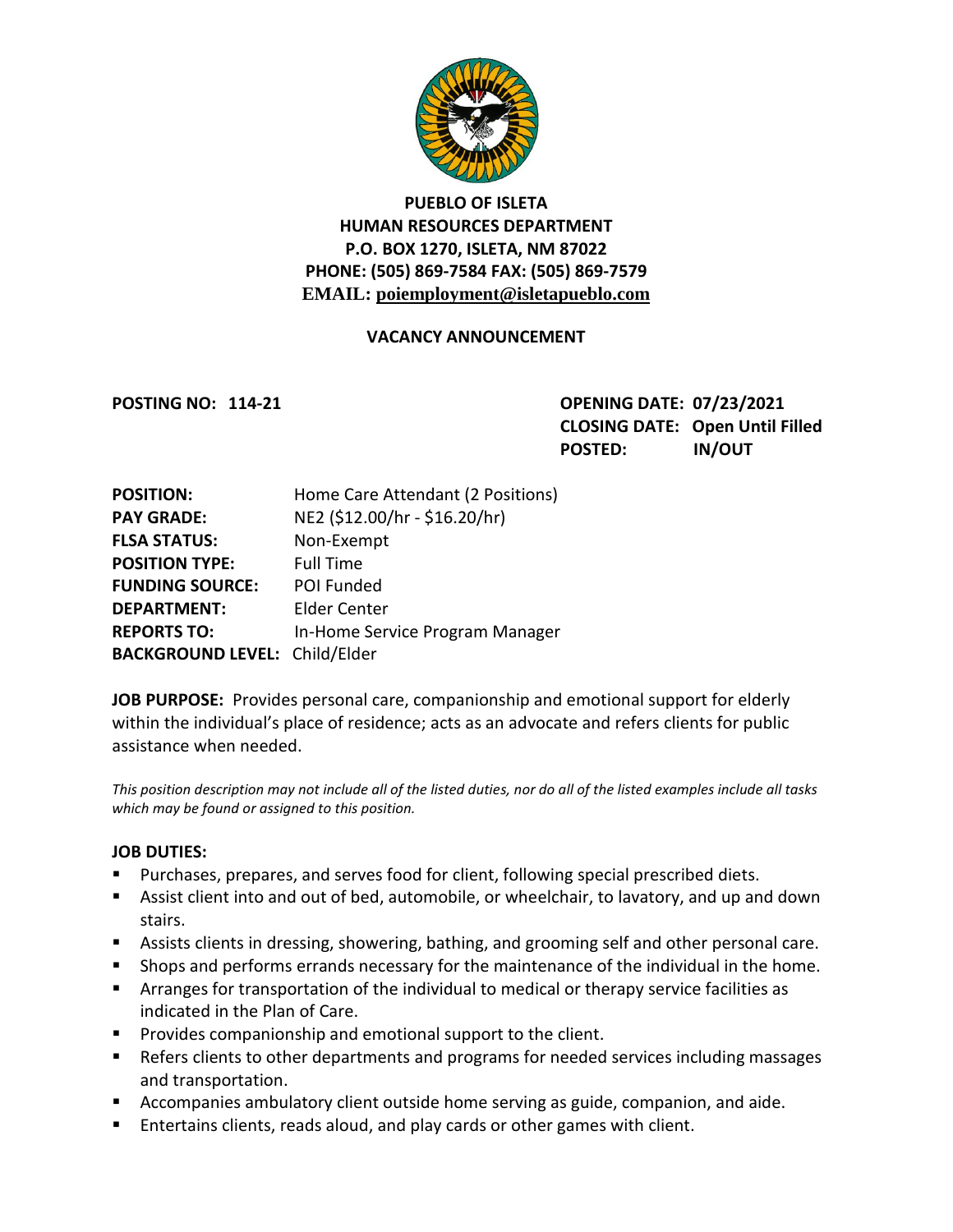- **DIM** Observes client safety to ensure safety and well-being; report observations to program manager.
- **E** Completes reports, daily logs and monthly reports.
- Provides respite relief to primary caregivers of elderly and individuals with dementia.
- **Performs related duties and responsibilities as required, such as obtaining household** supplies and running errands.
- Maintains complete confidentiality of client information.
- **D**bserves and follows all policies and procedures set forth by supervisor.
- Attends meetings as required.
- **Performs other job duties as assigned.**

## **SUPERVISION RESPONSIBILITIES:** N/A

## **MINIMUM QUALIFICATIONS/REQUIREMENTS:**

- High School Diploma/GED.
- **Diamage 1** One year work experience with in home assistance to elderly, frail or disabled clients.
- Ability to speak Tiwa is preferred.
- **Must be able to pass a TB screening.**
- **First Aid and CPR Certification.**
- Valid New Mexico driver's license with ability to meet Pueblo of Isleta liability insurance requirements and maintain eligibility for insurance.
- **Must pass background check for position.**
- **Must be able to comply with the Pueblo of Isleta Drug Free Workplace policies.**

## **KNOWLEDGE, SKILL AND ABILITY REQUIREMENTS:**

- Knowledge of applicable federal, state, county and local laws, regulations, and requirements.
- Knowledge of the effects of aging on the physical, mental and emotional development of individuals.
- Knowledgeable of the pueblo community, surrounding areas, and the City of Albuquerque.
- **Skill in socializing with the elderly.**
- Ability to demonstrate sensitivity to the needs of the elderly.
- Ability to show compassion and remain cheerful.
- Ability to drive safely and efficiently.
- Ability to analyze situations and adopt appropriate courses of action.
- Ability to respond to and remain calm in an emergency or crisis situations.
- **Ability to exercise independent judgment.**
- Ability to interact and maintain good working relationships with individuals of varying social and cultural backgrounds.
- **Ability to maintain confidentiality.**
- Ability to work independently and meet strict time lines.
- Ability to communicate efficiently and effectively both verbally and in writing.

## **PHYSICAL DEMANDS:**

Stand or walk for up to 8 hours per day.